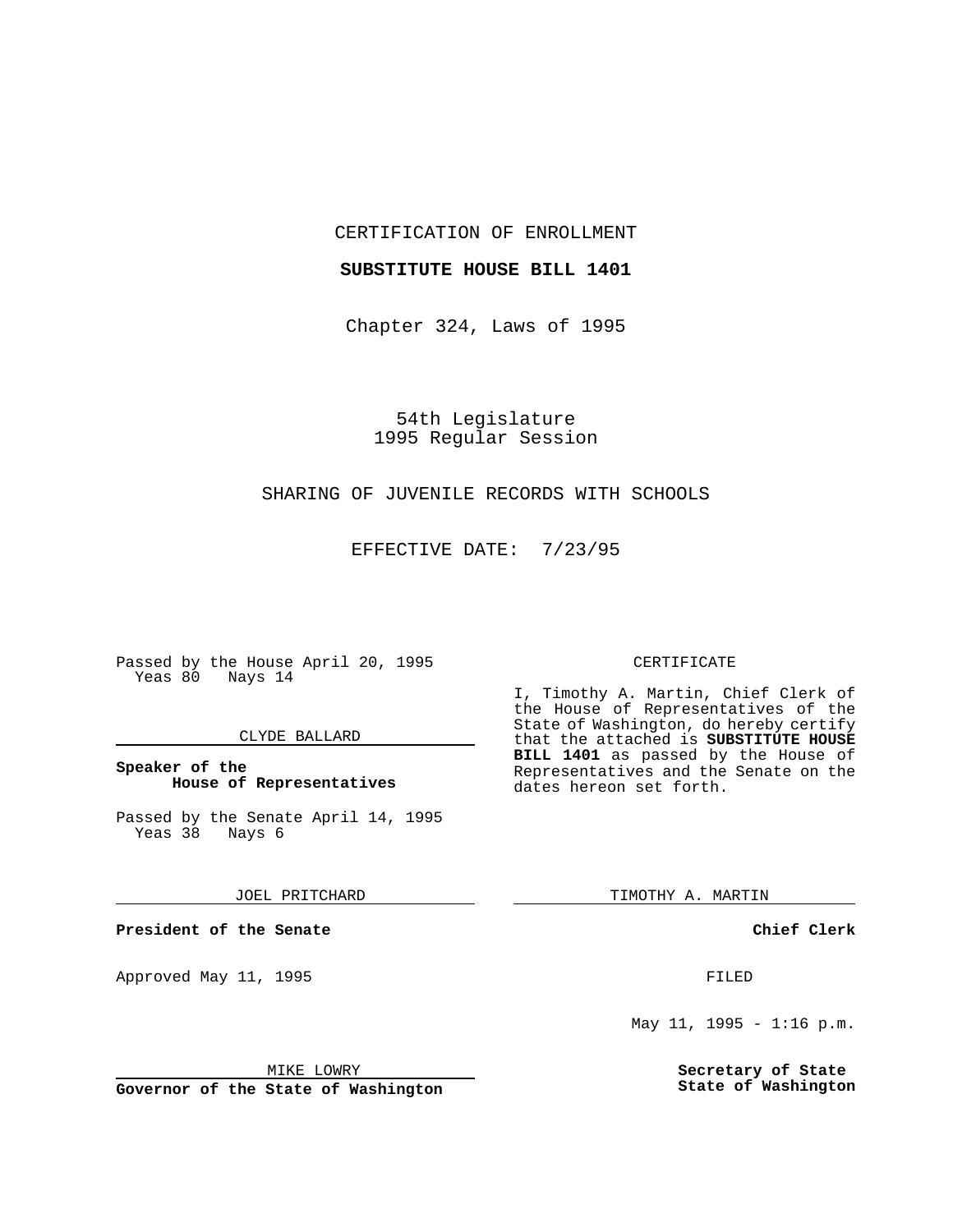# **SUBSTITUTE HOUSE BILL 1401** \_\_\_\_\_\_\_\_\_\_\_\_\_\_\_\_\_\_\_\_\_\_\_\_\_\_\_\_\_\_\_\_\_\_\_\_\_\_\_\_\_\_\_\_\_\_\_

\_\_\_\_\_\_\_\_\_\_\_\_\_\_\_\_\_\_\_\_\_\_\_\_\_\_\_\_\_\_\_\_\_\_\_\_\_\_\_\_\_\_\_\_\_\_\_

## AS AMENDED BY THE SENATE

Passed Legislature - 1995 Regular Session

#### **State of Washington 54th Legislature 1995 Regular Session**

**By** House Committee on Education (originally sponsored by Representatives Brumsickle, Cole, Carlson, G. Fisher, Mastin, Poulsen, Elliot, Quall, Clements, Smith, Chandler, Patterson, Costa, Mielke, Campbell, Mulliken, Honeyford, Talcott, Cooke, Thompson, L. Thomas, Mitchell, Kremen, Scott, Wolfe, Boldt, Conway and McMorris)

Read first time 02/17/95.

1 AN ACT Relating to sharing of juvenile records among schools and 2 other agencies; amending RCW 28A.225.330; and reenacting and amending 3 RCW 13.40.215.

4 BE IT ENACTED BY THE LEGISLATURE OF THE STATE OF WASHINGTON:

5 **Sec. 1.** RCW 13.40.215 and 1994 c 129 s 6 and 1994 c 78 s 1 are 6 each reenacted and amended to read as follows:

 (1)(a) Except as provided in subsection (2) of this section, at the earliest possible date, and in no event later than thirty days before discharge, parole, or any other authorized leave or release, or before transfer to a community residential facility, the secretary shall send written notice of the discharge, parole, authorized leave or release, or transfer of a juvenile found to have committed a violent offense, a sex offense, or stalking, to the following:

14 (i) The chief of police of the city, if any, in which the juvenile 15 will reside; ((and))

16 (ii) The sheriff of the county in which the juvenile will reside; 17 and

18 (iii) The approved private schools and the common school district 19 board of directors of the district in which the juvenile intends to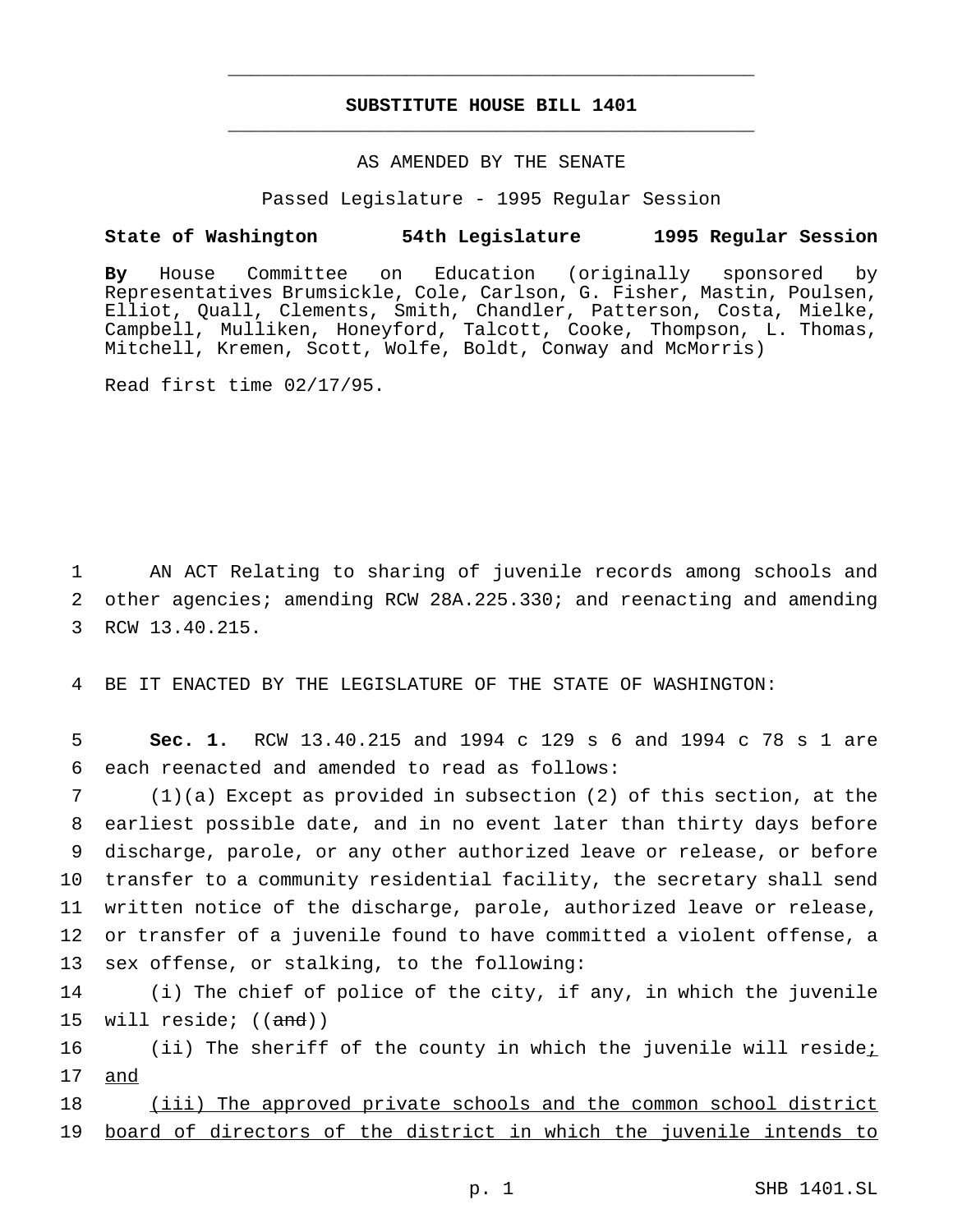1 reside or the approved private school or public school district in which the juvenile last attended school, whichever is appropriate, 3 except when it has been determined by the department that the juvenile 4 is twenty-one years old; is not required to return to school under chapter 28A.225 RCW; or will be in the community for less than seven consecutive days on approved leave and will not be attending school 7 during that time.

 (b) The same notice as required by (a) of this subsection shall be sent to the following, if such notice has been requested in writing about a specific juvenile:

 (i) The victim of the offense for which the juvenile was found to have committed or the victim's next of kin if the crime was a homicide; (ii) Any witnesses who testified against the juvenile in any court proceedings involving the offense; and

 (iii) Any person specified in writing by the prosecuting attorney. Information regarding victims, next of kin, or witnesses requesting the notice, information regarding any other person specified in writing by the prosecuting attorney to receive the notice, and the notice are confidential and shall not be available to the juvenile. The notice to the chief of police or the sheriff shall include the identity of the juvenile, the residence where the juvenile will reside, the identity of the person, if any, responsible for supervising the juvenile, and the time period of any authorized leave.

 (c) The thirty-day notice requirements contained in this subsection shall not apply to emergency medical furloughs.

 (d) The existence of the notice requirements in this subsection will not require any extension of the release date in the event the release plan changes after notification.

 (2)(a) If a juvenile found to have committed a violent offense, a sex offense, or stalking escapes from a facility of the department, the secretary shall immediately notify, by the most reasonable and expedient means available, the chief of police of the city and the sheriff of the county in which the juvenile resided immediately before the juvenile's arrest. If previously requested, the secretary shall also notify the witnesses and the victim of the offense which the juvenile was found to have committed or the victim's next of kin if the crime was a homicide. If the juvenile is recaptured, the secretary shall send notice to the persons designated in this subsection as soon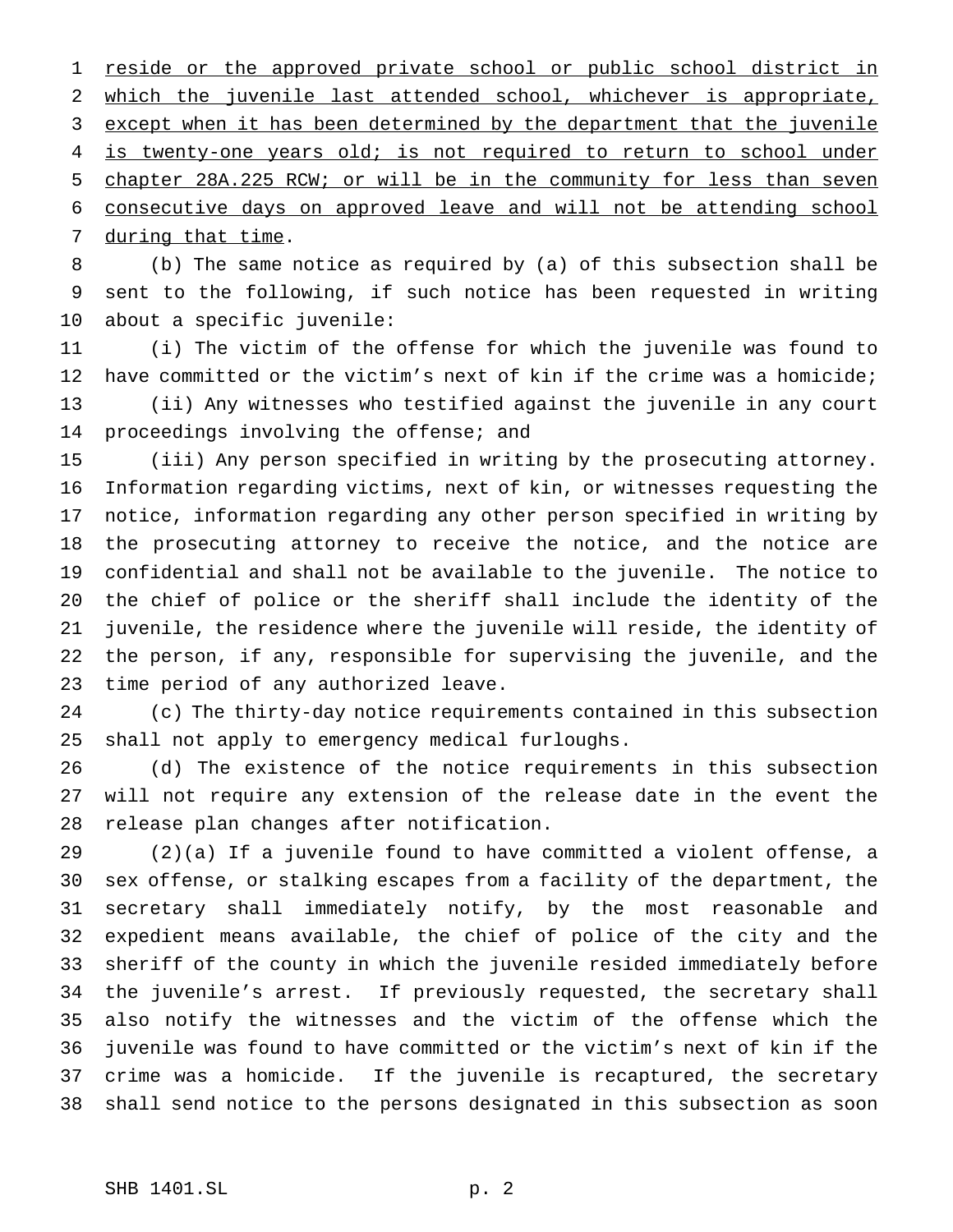as possible but in no event later than two working days after the department learns of such recapture.

 (b) The secretary may authorize a leave, for a juvenile found to have committed a violent offense, a sex offense, or stalking, which shall not exceed forty-eight hours plus travel time, to meet an emergency situation such as a death or critical illness of a member of the juvenile's family. The secretary may authorize a leave, which shall not exceed the time medically necessary, to obtain medical care not available in a juvenile facility maintained by the department. Prior to the commencement of an emergency or medical leave, the secretary shall give notice of the leave to the appropriate law enforcement agency in the jurisdiction in which the juvenile will be during the leave period. The notice shall include the identity of the juvenile, the time period of the leave, the residence of the juvenile during the leave, and the identity of the person responsible for supervising the juvenile during the leave. If previously requested, the department shall also notify the witnesses and victim of the offense which the juvenile was found to have committed or the victim's next of kin if the offense was a homicide.

 In case of an emergency or medical leave the secretary may waive all or any portion of the requirements for leaves pursuant to RCW 13.40.205 (2)(a), (3), (4), and (5).

 (3) If the victim, the victim's next of kin, or any witness is under the age of sixteen, the notice required by this section shall be sent to the parents or legal guardian of the child.

 (4) The secretary shall send the notices required by this chapter to the last address provided to the department by the requesting party. The requesting party shall furnish the department with a current address.

 (5) Upon discharge, parole, or other authorized leave or release, a convicted juvenile sex offender shall not attend a public elementary, middle, or high school that is attended by a victim of the sex offender. The parents or legal guardians of the convicted juvenile sex offender shall be responsible for transportation or other costs associated with or required by the sex offender's change in school that otherwise would be paid by a school district. Upon discharge, parole, or other authorized leave or release of a convicted juvenile sex offender, the secretary shall send written notice of the discharge, parole, or other authorized leave or release and the requirements of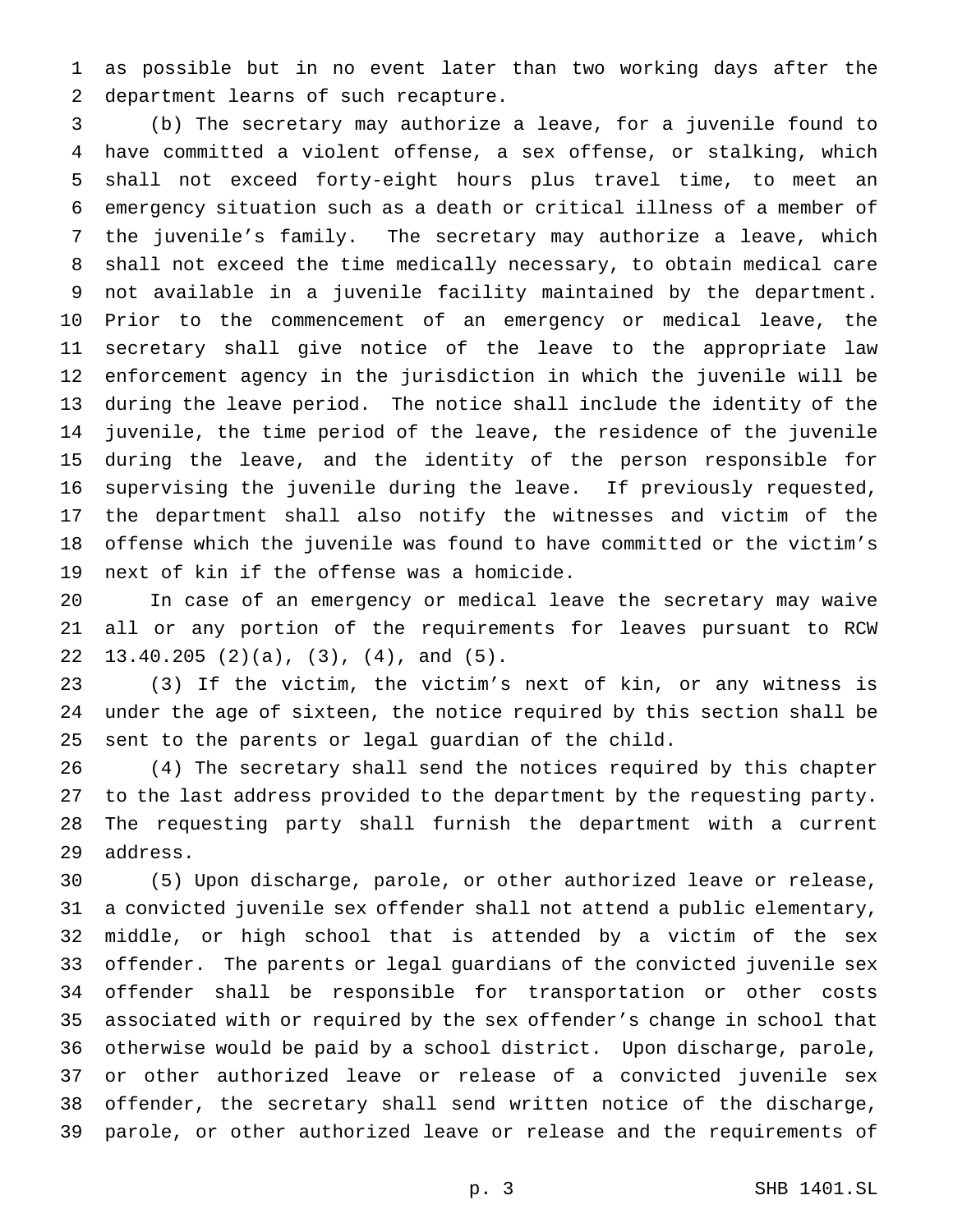this subsection to the common school district board of directors of the district in which the sex offender intends to reside or the district in which the sex offender last attended school, whichever is appropriate. (6) For purposes of this section the following terms have the following meanings:

(a) "Violent offense" means a violent offense under RCW 9.94A.030;

(b) "Sex offense" means a sex offense under RCW 9.94A.030;

 (c) "Stalking" means the crime of stalking as defined in RCW 9A.46.110;

 (d) "Next of kin" means a person's spouse, parents, siblings, and children.

 **Sec. 2.** RCW 28A.225.330 and 1994 c 304 s 2 are each amended to read as follows:

 (1) When enrolling a student who has attended school in another school district, the school enrolling the student may request the parent and the student to briefly indicate in writing whether or not the student has:

(a) Any history of placement in special educational programs;

(b) Any past, current, or pending disciplinary action;

(c) Any history of violent behavior;

(d) Any unpaid fines or fees imposed by other schools; and

 (e) Any health conditions affecting the student's educational needs.

 (2) The school enrolling the student shall request the school the student previously attended to send the student's permanent record including records of disciplinary action. If the student has not paid a fine or fee under RCW 28A.635.060, the school may withhold the student's official transcript, but shall transmit information about the student's academic performance, special placement, and records of disciplinary action. If the official transcript is not sent due to unpaid fees or fines, the enrolling school shall notify both the student and parent or guardian that the official transcript will not be sent until the obligation is met, and failure to have an official transcript may result in exclusion from extracurricular activities or failure to graduate.

 (3) If information is requested under subsection (2) of this section, the information shall be transmitted within two school days